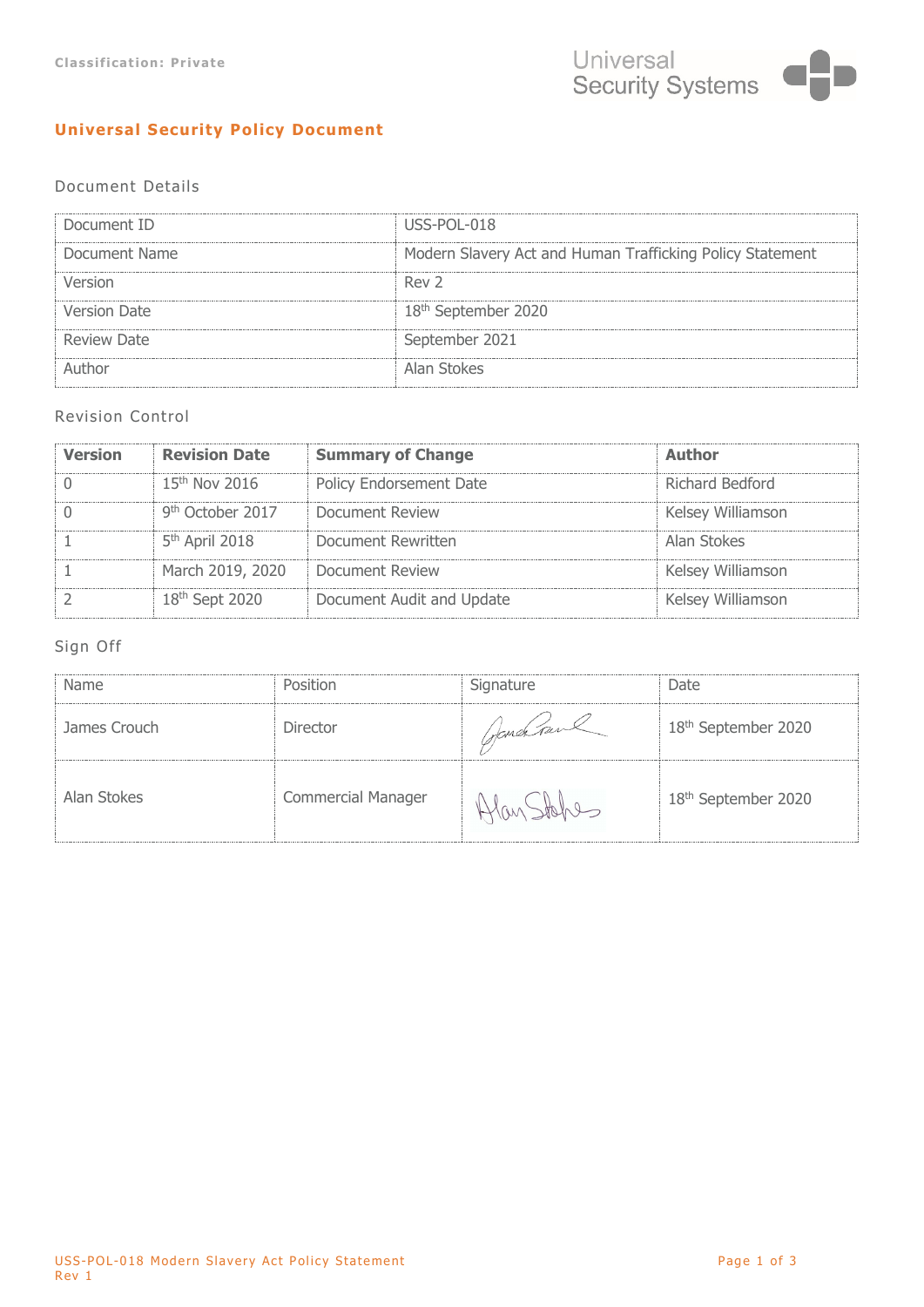

### **The Modern Slavery Act 2015** (Laid down by the Secretary of State in the 2015 Act)

The Act requires companies to produce a Modern Slavery and Human Trafficking Statement for each financial year. Universal Security Systems Ltd (USS) will verify compliance with our subcontractors and supply chain accordingly and will continue to be compliant with the requirements of the Act.

USS install and maintain industrial, commercial and residential security systems and by the nature of the business operations are unlikely to be non-compliant with the Act at any time.

In response to the Government's requirements USS fully supports the concept of transparency in Supply Chains and will implement the following:

### 1. Compliance with Anti-Slavery and Human Trafficking Laws and Policies

Universal Security Systems Ltd shall:

- a) Comply with all applicable anti-slavery and human trafficking laws, statutes, regulations and codes from time to time in force including the Modern Slavery Act 2015
- b) Have and maintain our own policies and procedures to ensure its compliance
- c) Not engage in any activity, practice or conduct that would constitute an offence under sections 1, 2 or 4, of the Modern Slavery Act 2015
- d) Include in its contracts with its direct subcontractors and suppliers anti-slavery and human trafficking provisions that comply with the Act
- e) Provide employees with adequate, appropriate awareness of modern slavery and human trafficking
- f) Publish this statement in a prominent place on our website's homepage and include a document link
- g) Gain approval of this statement by our Board of Directors and signature of acceptance

#### 2. Due Diligence

USS shall implement due diligence procedures for its subcontractors and suppliers and other participants in its supply chain, to ensure that there is no slavery or human trafficking.

USS accepts its responsibility to ensure that:

- a) Our responses to the Customer's slavery and human trafficking due diligence questionnaire are complete and accurate
- b) As reasonably practicable its employees, subcontractors and supply chain:
	- i. Has been convicted of any offence involving slavery and human trafficking
	- ii. To the best of our knowledge, has not been or is the subject of any investigation, inquiry or enforcement proceedings by any governmental, administrative or regulatory body regarding any offence or alleged offence of or in connection with slavery and human trafficking.